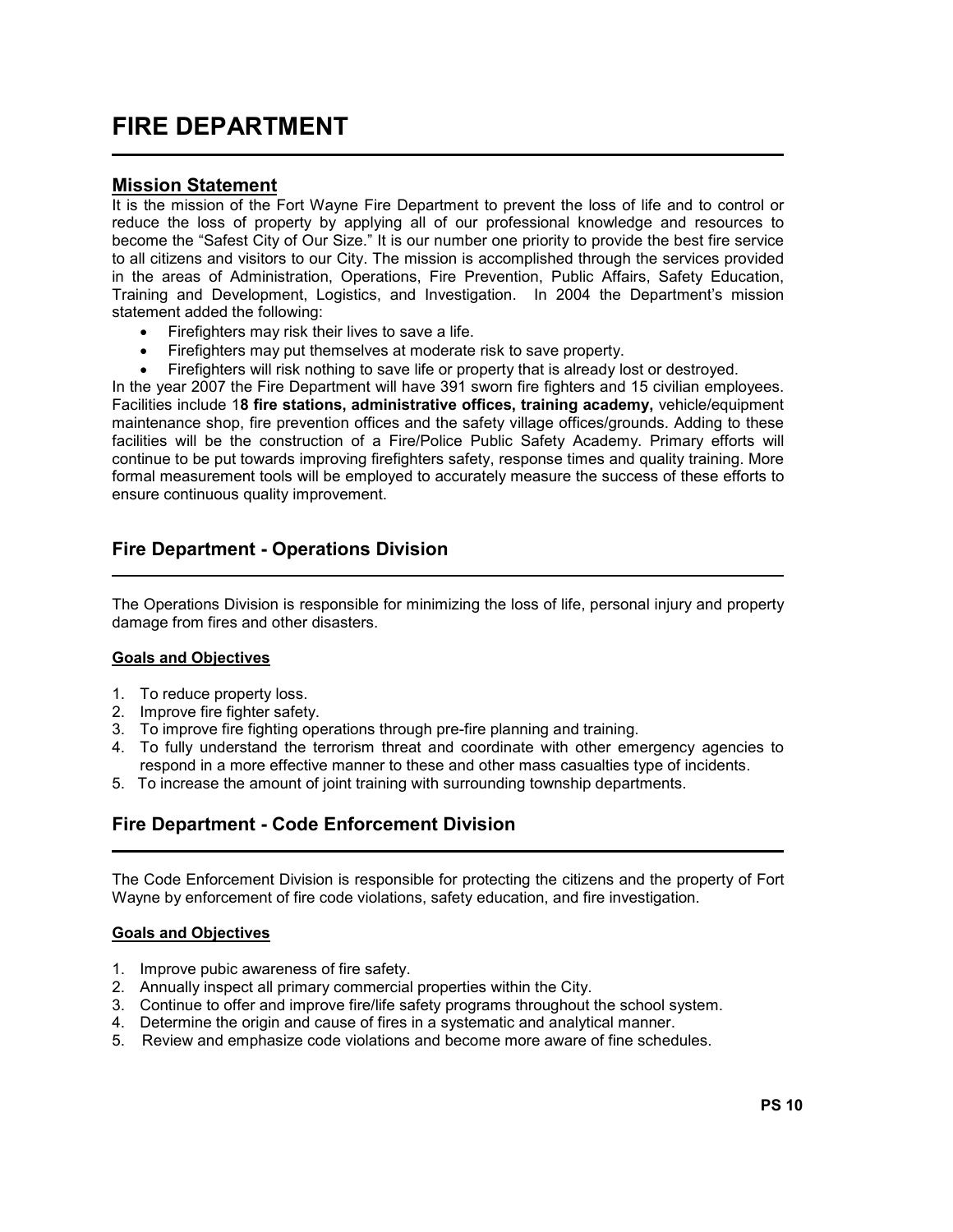## Fire Department - Training Division

The responsibility of the Training Division is to provide current information and training on technological advancements, hazards and new challenges facing the fire service, as well as teach the basic techniques of fire suppression.

#### Goals and Objectives

L

L

- 1. To provide training in the areas of fire suppression, first responder medical training, hazardous material handling and basic rescue to recruits.
- 2. Continue to develop monthly lesson evolutions for Operations Division.
- 3. Establish and maintain promotional assessment centers for the ranks of Lieutenant, Captain and Battalion Chief.
- 4. Establish career paths and mentoring programs for officer positions.
- 5. Implement the Officer Mentoring program.
- 6. Refine and fully utilize the video/training equipment.
- 7. Assist in the establishment of the new public safety academy.

### Fire Department - Logistics Division

The Maintenance Division plays a vital role in insuring the safety and dependability of all vehicles, equipment, buildings, and supplies within the Fire Department.

#### Goals and Objectives

- 1. Provide top service and maintenance to all vehicles, equipment and departmental buildings.
- 2. Provide an efficient system for the requesting and distribution of departmental supplies.
- 3. Further expansion and implementation of FASTER software.

#### Fire Statistics

|                                            | 1999         | 2000         | 2001         | 2002         | 2003         | 2004         | 2005          | 2006<br>Annualized |
|--------------------------------------------|--------------|--------------|--------------|--------------|--------------|--------------|---------------|--------------------|
| <b>EMS Runs</b><br><b>Fire Rescue Runs</b> | 5781<br>7507 | 5804<br>8392 | 6240<br>9124 | 7069<br>7379 | 7914<br>7528 | 7697<br>7800 | 6474<br>10157 | 6446<br>10046      |
| <b>Total</b>                               | 13288        | 14196        | 15364        | 14448        | 15442 15497  |              | 16631         | 16492              |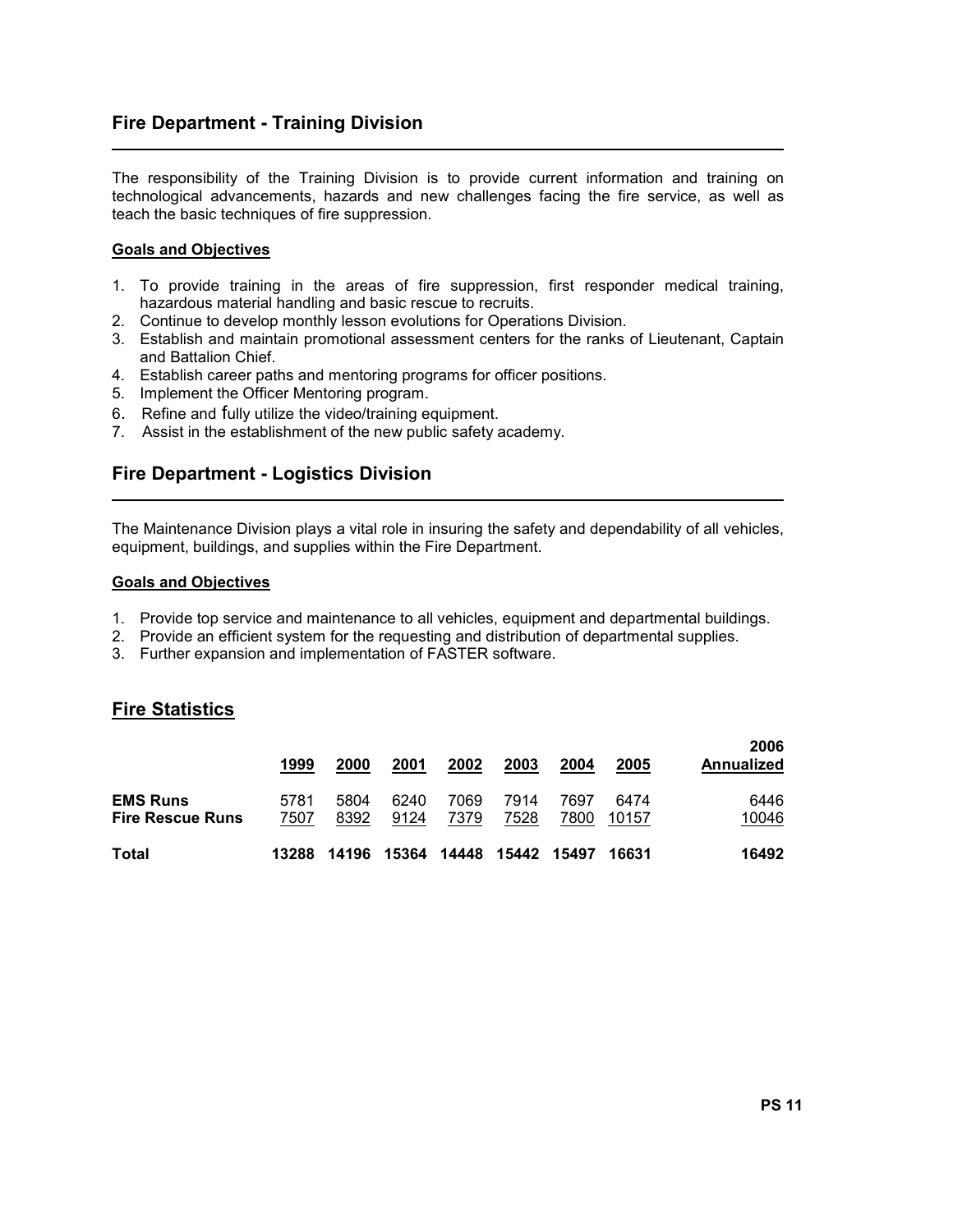|                           |                                             | 2005<br><b>ACTUAL</b>          | 2006<br><b>APPROVED</b><br><b>THRU 06/30/06</b> | 2007<br><b>SUBMITTED</b>           |      | \$ INCREASE<br>(DECREASE)<br>FROM 2006 APPR<br>TO 2007 | % CHANGE<br>FROM 2006 APPR<br>TO 2007 |
|---------------------------|---------------------------------------------|--------------------------------|-------------------------------------------------|------------------------------------|------|--------------------------------------------------------|---------------------------------------|
| 4111                      | WAGES-REG                                   | \$<br>16,117,064               | \$<br>18,256,348                                | \$<br>19,307,665                   | \$   | 1,051,317                                              |                                       |
| 4115                      | <b>PARTTIME</b>                             | 11,001                         | 10,325                                          | 11,010                             |      | 685                                                    |                                       |
| 4122<br>4124              | <b>HOLIDAY</b><br><b>SHIFT PREMIUM</b>      | 387,423<br>75,723              | 481,725<br>72,020                               | 500,641<br>72,020                  |      | 18,915                                                 |                                       |
| 4125                      | <b>OVERTIME</b>                             | 310,336                        | 868,000                                         | 180,000                            |      | (688,000)                                              |                                       |
| 4126                      | <b>EDUC INCENTIVE</b>                       | 9,838                          | 5,000                                           | 9,000                              |      | 4,000                                                  |                                       |
| 4127                      | <b>TEC PAY</b>                              | 153,758                        | 175,561<br>453,900                              | 183,023                            |      | 7,462                                                  |                                       |
| 412L                      | LONGEVITY<br><b>TOTAL WAGES</b>             | \$<br>390,200<br>17,455,343 \$ | 20,322,879 \$                                   | 475,900<br>20,739,258              | \$   | 22,000<br>416,379                                      | 2.05%                                 |
| 4131                      | <b>PERF</b>                                 | 26,442                         | 30,992                                          | 43,282                             |      | 12,290                                                 |                                       |
| 4132                      | <b>FICA</b>                                 | 247,842                        | 315,139                                         | 306,879                            |      | (8, 261)                                               |                                       |
| 4133<br>4134              | SAFE OFFCR PEN<br><b>GROUP HEALTH INSUR</b> | 3,952,772<br>2,709,000         | 4,546,104<br>3,069,350                          | 4,930,864<br>3,442,500             |      | 384,760<br>373,150                                     |                                       |
| 4135                      | EMP MED EXP                                 | 172,171                        | 202,985                                         | 215,080                            |      | 12,095                                                 |                                       |
| 4136                      | <b>UNEMPLOYMENT</b>                         | 10,296                         | 10,776                                          | 20,304                             |      | 9,528                                                  |                                       |
| 4137                      | <b>WORKERS COMP</b>                         | 42,192                         | 24,816                                          | 25,488                             |      | 672                                                    |                                       |
| 4138<br>413A              | <b>CLOTHING ALLOW</b><br>PERF/FRINGE        | 521,925<br>15,866              | 575,250<br>16,900                               | 586,500<br>20,775                  |      | 11,250<br>3,875                                        |                                       |
| 413H                      | HURT ON DUTY                                | 91,718                         | 140,004                                         | 140,004                            |      | ٠                                                      |                                       |
| 413R                      | RETIREE HEALTH INSUR                        | 749,004                        | 777,150                                         | 841,500                            |      | 64,350                                                 |                                       |
| 413T<br><b>TOTAL 4100</b> | TRAINEE HEALTH INSUR                        | \$<br>38,004<br>26,032,575     | \$<br>30,000<br>30,062,345                      | \$<br>$\blacksquare$<br>31,312,434 | \$   | (30,000)<br>1,250,088                                  | 4.16%                                 |
|                           |                                             |                                |                                                 |                                    |      |                                                        |                                       |
| 4212                      | STATIONARY/FORMS                            | \$<br>$1,971$ \$               | 5,439                                           | \$<br>5,970 \$                     |      | 531                                                    |                                       |
| 4213<br>4219              | <b>COMPUTER SUPPL</b><br>OTHR OFFC SUPPL    | 8,474<br>6,717                 | 12,648<br>6,707                                 | 11,134<br>6,785                    |      | (1, 514)<br>78                                         |                                       |
| 422A                      | SUPPLY-EMERG                                | 1,038                          | $\overline{\phantom{a}}$                        | $\blacksquare$                     |      | ÷,                                                     |                                       |
| 4231                      | <b>GASOLINE</b>                             | 59,908                         | 55,113                                          | 87,000                             |      | 31,887                                                 |                                       |
| 4232                      | <b>DIESEL FUEL</b><br><b>OIL</b>            | 97,776<br>2.945                | 118,560                                         | 134,125                            |      | 15,565                                                 |                                       |
| 4233<br>4234              | <b>TIRES</b>                                | 17,258                         | 4,500<br>15,000                                 | 4,500<br>18,750                    |      | $\blacksquare$<br>3,750                                |                                       |
| 4239                      | OTHR GARAGE SUPPL                           | 7,202                          | 25,500                                          | 16,500                             |      | (9,000)                                                |                                       |
| 4241                      | <b>MEDICAL SUPPL</b>                        | 7,554                          | 10,846                                          | 10,846                             |      | $\blacksquare$                                         |                                       |
| 4245<br>4246              | LANDSCAPE SUPPL<br><b>HOUSEHOLD SUPPL</b>   | 2,755<br>27,658                | 4,470<br>29,284                                 | 4,800<br>30,879                    |      | 330<br>1,595                                           |                                       |
| 4247                      | <b>INSTRCT SUPPL</b>                        | 11,455                         | 15,000                                          | 15,000                             |      | $\overline{\phantom{a}}$                               |                                       |
| 4261                      | <b>BLDG REPAIR MTLS</b>                     | 28,639                         | 30,306                                          | 30,924                             |      | 618                                                    |                                       |
| 4262                      | <b>VEH REPAIR PARTS</b>                     | 86,350                         | 75,220                                          | 82,220                             |      | 7,000                                                  |                                       |
| 4263<br>4299              | OTHR REPAIR PARTS<br>OTHER MTLS             | 30,425<br>9,177                | 32,000<br>8,850                                 | 38,300<br>12,850                   |      | 6,300<br>4,000                                         |                                       |
| 429C                      | <b>CLOTHING</b>                             | 196,831                        | 184,000                                         | 141,900                            |      | (42, 100)                                              |                                       |
| <b>TOTAL 4200</b>         |                                             | \$<br>604,133                  | \$<br>633,442                                   | \$<br>652,483                      | \$   | 19,040                                                 | 3.01%                                 |
| 4315                      | APPR & INSPE                                | \$<br>4,795                    | \$<br>11,380                                    | \$<br>11,672                       | -\$  | 291                                                    |                                       |
| 4317                      | <b>INSTRCT SRVCS</b>                        | 9,349                          | 5,000                                           | 5,000                              |      | $\bar{\phantom{a}}$                                    |                                       |
| 431K                      | <b>SEMINAR FEES</b>                         | 10,004                         | 15,000                                          | 15,000                             |      | $\frac{1}{2}$                                          |                                       |
| 4322<br>4323              | <b>POSTAGE</b><br><b>TELEPHONE</b>          | 1,266<br>108,948               | 2,475<br>118,440                                | 2,475<br>119,820                   |      | 1,380                                                  |                                       |
| 4324                      | <b>TRAVEL</b>                               | 13,398                         | 9,000                                           | 9,000                              |      |                                                        |                                       |
| 4326                      | <b>MILEAGE</b>                              | 756                            |                                                 |                                    |      | ÷                                                      |                                       |
| 432C<br>432L              | <b>CELL PHONE</b><br>LONG DISTANCE          | 8,043<br>756                   | 8.160<br>1,020                                  | 8,160<br>900                       |      | ÷<br>(120)                                             |                                       |
| 4331                      | <b>PRINTING</b>                             | 5,550                          | 7,912                                           | 7,912                              |      |                                                        |                                       |
| 4333                      | PHOTO/BLPRNT                                | 571                            | 300                                             | 400                                |      | 100                                                    |                                       |
| 4341<br>4342              | PROPERTY INSUR<br><b>LIABILITY INSUR</b>    | 20,950<br>12,888               | 18,928<br>13,308                                | 19,547<br>14,255                   |      | 619<br>947                                             |                                       |
| 4343                      | OFCL/CRIME BOND                             | 1,658                          | 1,856                                           | 1,844                              |      | (12)                                                   |                                       |
| 4344                      | OTHR CASUALTY INSUR                         | 3,135                          | 6,221                                           | 4,176                              |      | (2,045)                                                |                                       |
| 4345                      | <b>AUTO INSUR</b>                           | 16,287                         | 40,949                                          | 42,752                             |      | 1,803                                                  |                                       |
| 4351<br>4352              | <b>ELECTRICITY</b><br>NATURAL GAS           | 133,516<br>126,434             | 176,744<br>171,150                              | 184,500<br>258,000                 |      | 7,756<br>86,850                                        |                                       |
| 4353                      | <b>WATER</b>                                | 38,691                         | 48,904                                          | 52,195                             |      | 3,291                                                  |                                       |
| 4361                      | CONT BLD REP                                | 25,714                         | 19,500                                          | 40,004                             |      | 20,504                                                 |                                       |
| 4362<br>4363              | <b>CONT VEH REP</b><br><b>CONT OTH REP</b>  | 37,835                         | 16,600<br>46,198                                | 17,100<br>47,523                   |      | 500<br>1,325                                           |                                       |
| 4365                      | <b>JANITR SRVCS</b>                         | 34,617<br>20,818               | 28,200                                          | 29,100                             |      | 900                                                    |                                       |
| 436N                      | GARAGE-NONTARGET                            | 155                            | $\overline{\phantom{a}}$                        | $\overline{\phantom{a}}$           |      | $\blacksquare$                                         |                                       |
| 4375                      | OTHR RENTAL                                 | 5,373                          | 6,083                                           | 6,352                              |      | 269                                                    |                                       |
| 4377<br>4391              | CC BLD PKG<br><b>SUBS &amp; DUES</b>        | 476<br>4,809                   | 475<br>3,750                                    | 475<br>3,750                       |      | ٠                                                      |                                       |
| 4399                      | OTHR SRVCS                                  | 11,241                         | 9,500                                           | 9,540                              |      | 40                                                     |                                       |
| 439B                      | <b>MASTER LEASE</b>                         | 211,583                        | 151,499                                         | 167,373                            |      | 15,874                                                 |                                       |
| <b>TOTAL 4300</b>         |                                             | \$<br>869,616                  | \$<br>938,552                                   | \$<br>1,078,824                    | \$   | 140,272                                                | 14.95%                                |
| 4442                      | PUR HVY MACH                                | \$<br>$\overline{\phantom{a}}$ | \$<br>$\overline{\phantom{0}}$                  | \$<br>54,500                       | \$   | 54,500                                                 |                                       |
| 4444                      | PUR OTHR EQP                                | 126,716                        | 62,900                                          | 115,450                            |      | 52,550                                                 |                                       |
| 4445<br>4451              | PUR COMPUTER<br>PUR FURNITURE               | 120<br>1,945                   | 9,000                                           | 66,200<br>12,000                   |      | 66,200<br>3,000                                        |                                       |
| 4454                      | <b>BETTERMENTS</b>                          | 49,110                         |                                                 | 85,000                             |      | 85,000                                                 |                                       |
| <b>TOTAL 4400</b>         |                                             | \$<br>177,891                  | \$<br>71,900                                    | \$<br>333,150                      | \$   | 261,250                                                | 363.35%**                             |
|                           | <b>TOTAL EXPENSES</b>                       | \$<br>27,684,215 \$            | 31,706,240 \$                                   | 33,376,891                         | - \$ | 1,670,651                                              | 5.27%                                 |

\*\* Percentage high due to the fact that 4400's in 2006 were covered with lease dollars.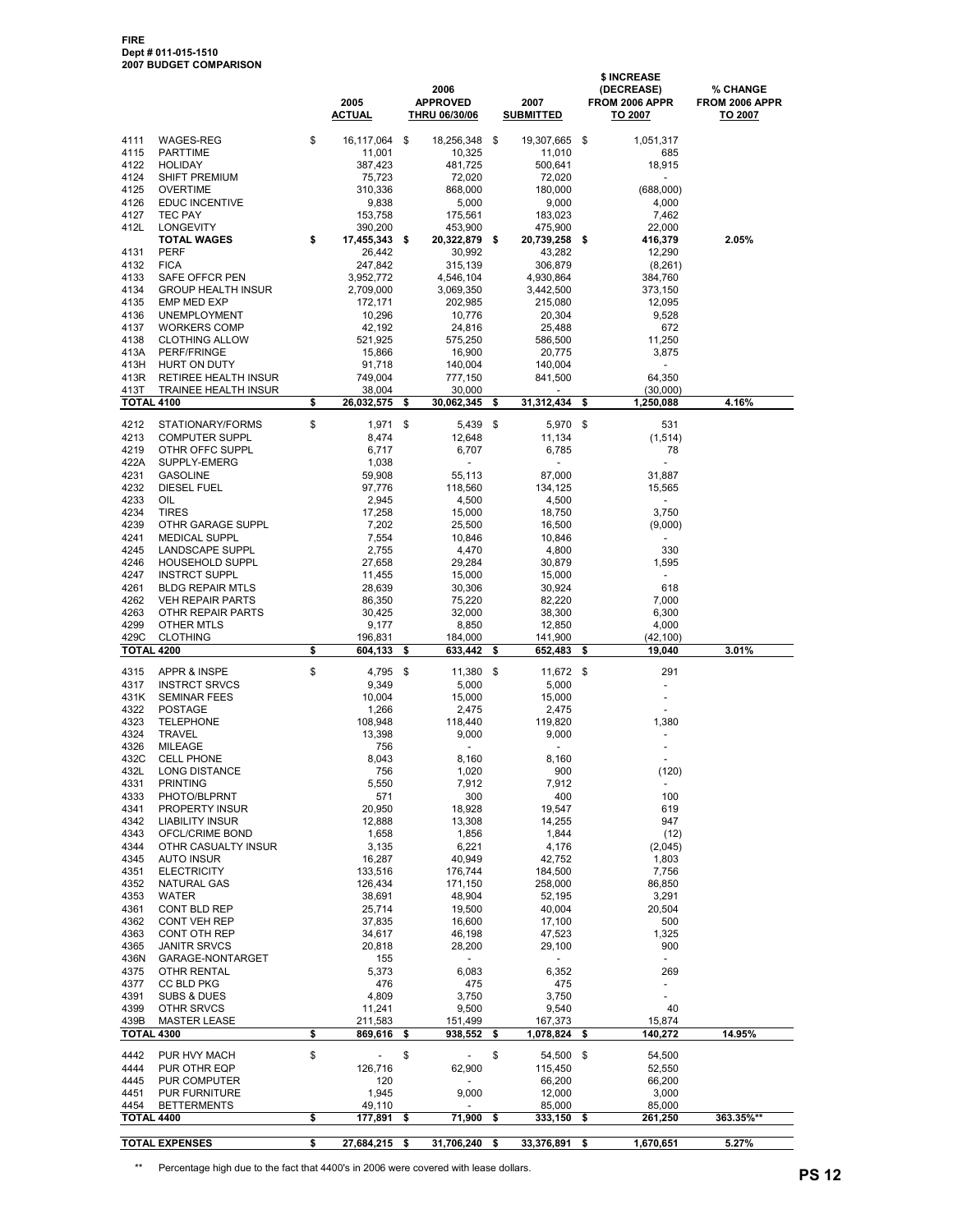|                | Fire 2007-2011 Capital Improvement Program                           |                                      |                           |           |                                    |         |          |  |  |
|----------------|----------------------------------------------------------------------|--------------------------------------|---------------------------|-----------|------------------------------------|---------|----------|--|--|
|                | <b>FUNDING SOURCE CODE:</b>                                          | <b>GRP-Grant Pending</b>             |                           |           | PT-Property Tax                    |         |          |  |  |
|                | CC-Cumulative Capital Fund                                           | LE-Lease                             |                           |           | RB-Revenue Bond                    |         |          |  |  |
|                | <b>CDBG-Community Development Block Grant</b>                        | InfraBd-Infrastructure Bond          |                           |           | ST-State Source                    |         |          |  |  |
|                | CEDIT-Co. Economic Development Income Tax                            | <b>LRS-Local Roads &amp; Streets</b> |                           |           | <b>SU-Sewer Utility</b>            |         |          |  |  |
|                | <b>CO-County Source</b>                                              | MISC-Miscellaneous                   |                           |           | SWU-Stormwater Utility             |         |          |  |  |
|                | FED-Federal Source                                                   |                                      | MVH-Motor Vehicle Highway |           | <b>TIF-Tax Increment Financing</b> |         |          |  |  |
|                | <b>GOB-General Obligation Bond</b>                                   | PCBF-Park Cumulative Bldg. Fund      |                           |           |                                    |         |          |  |  |
|                | <b>GRA-Grant Approved</b>                                            | PS-Private Source                    |                           |           | <b>WU-Water Utility</b>            |         |          |  |  |
| Item#          | <b>Project Title &amp; Description</b>                               | <b>Funding</b>                       |                           |           | <b>Expenditure</b>                 |         |          |  |  |
|                |                                                                      | <b>Source</b>                        | 2007                      | 2008      | 2009                               | 2010    | 2011     |  |  |
| 1              | Station Repair - A continued program of maintaining/remodeling of    | PT                                   | 85,000                    | 90,000    | 75,000                             | 80,000  | 80,000   |  |  |
|                | Fire Station houses including interior painting, ceiling tiles,      | 4454                                 |                           |           |                                    |         |          |  |  |
|                | overhead/service doors and scheduled replacement of extractors.      |                                      |                           |           |                                    |         |          |  |  |
| $\overline{2}$ | Safety Eqmt/SCBA air bottles/masks - replace old and expired         | PT                                   | 24,450                    | 25,000    | 30,000                             | 30,000  | 30,000   |  |  |
|                | bottles per OSHA                                                     | 4444                                 |                           |           |                                    |         |          |  |  |
| 3              | Fire Department Furniture - Continued rotation plan to replace worn  | PT                                   | 12,000                    | 15,000    | 18,000                             | 20,000  | 20,000   |  |  |
|                | out beds, station furniture and office chairs, tables.               | 4451                                 |                           |           |                                    |         |          |  |  |
| $\overline{4}$ | Computer Equipment - Firehouse Software update and (2) two           | PT                                   | 66,200                    | 10,000    | 30,000                             | 30,000  | 30,000   |  |  |
|                | servers. Maintain and replace computers and printers.                | LE                                   | 25,500                    |           |                                    |         |          |  |  |
| 5              | Academy - One (1) Flammable Gas / Liquids Simulator.                 | PT                                   | 25,000                    | 20,000    | 20,000                             | 25,000  | 25,000   |  |  |
|                | Concrete pads for vehicle extrication and vehicle fire simulator.    | 4444                                 |                           |           |                                    |         |          |  |  |
| 6              | Miscellaneous Equipment - Ongoing replacement of TV's/VCR's          | PT                                   | 30,000                    | 50,000    | 30,000                             | 30,000  | 30,000   |  |  |
|                | for Fire Stations, shop tools, radios, and other related items.      | 4444                                 |                           |           |                                    |         |          |  |  |
| $\overline{7}$ | Fire Fighter Equipment - Replace hoses, ladders, red lights, sirens, | PT                                   | 20,000                    | 30,000    | 35,000                             | 40,000  | 40,000   |  |  |
|                | speakers & headsets & other items relating to pumps, ladders, etc.   | 4444                                 |                           |           |                                    |         |          |  |  |
| 8              | Rescue Equipment - Includes extrication equipment, air bags &        | PT                                   | 54,500                    | 50,000    | 50,000                             | 50,000  | 50,000   |  |  |
|                | other equip & gear used by the specialty rescue teams.               | 4442                                 |                           |           |                                    |         |          |  |  |
| $\overline{9}$ | Fitness Equipment -                                                  | PT                                   | 16,000                    | 15,000    | 15,000                             | 15,000  | 15,000   |  |  |
|                |                                                                      | 4444                                 |                           |           |                                    |         |          |  |  |
| 10             | Fire Apparatus Addition & Replacement - No replacements              | E                                    | 0                         | $\cap$    |                                    | Λ       | $\Omega$ |  |  |
|                | anticipated for at least next five (5) years.                        |                                      |                           |           |                                    |         |          |  |  |
| 11             | Dupont/Tonkel Road Annexation Commitment - 2008: Fire Station,       | GOB                                  |                           | 4,326,400 |                                    |         |          |  |  |
|                | and fully equipped pump.                                             |                                      |                           |           |                                    |         |          |  |  |
| 12             | Vehicle Replacement - 2007: 3 mid-size SUV's (F20, F7, F11) and      | LE                                   | 108,000                   | 121,000   | 125,000                            | 200,000 | 200,000  |  |  |
|                | one (1) Quartermaster Van.                                           |                                      |                           |           |                                    |         |          |  |  |
| <b>TOTAL</b>   |                                                                      |                                      | 466,650                   | 4,752,400 | 428,000                            | 520,000 | 520,000  |  |  |

#### DETAILED NARRATIVE

1. STATION REPAIRS - 2005: A continued program of maintaining/remodeling of Fire Stations and Offices. Anticipate and increase in major projects since larger projects delayed in 2005 and 2006 2007: (\$85,000), 2008: Continued program similar to 2007 (\$85,000)

2. SAFETY EQUIPMENT / SELF CONTAINED BREATHING APPARATUS (SCBA) AND AIR CYLINDERS - Continuous replacement of old and expired bottles per OSHA. Anticipate replacing 30 cylinders due to the 15 years OSHA life-span. Safety Equipment: Seven (7) - 48" Emergency Scene Ahead Signs (\$2,660), Seventy (70) Traffic Cones (\$1,260), Thirty (30) Class III Safety Vests (\$630)

3. FIRE DEPARTMENT FURNITURE -Continuous program to replace old beds, station furniture and office chairs/desks, tables, gas grills, appliances, etc. Increasing for 2007 since there was minimal increase in 2005 and 2006 despite additional engine houses (\$85,000). 2008: Anticipate an increase due to the aging of the "newer" fire stations (\$90,000).

4. COMPUTER EQUIPMENT - Continuous program to replace outdated computers and printers per City policy. 2007: Firehouse software update (\$35,000). Servers needed for software update (\$15,000). Replace Cisco Switch in order to utilize Video On Demand (\$10,000). Two (2) Laptops (\$3,200) and two (2) projectors (\$3,000) for presentations. (5) MDT Replacement (\$25,500)

5. ACADEMY - 2007: One (1) Flammable Gas / Liquids Simulator (\$25,000) Concrete slabs for vehicle extrication and vehicle fire simulator pads.

Fire CIP page one of two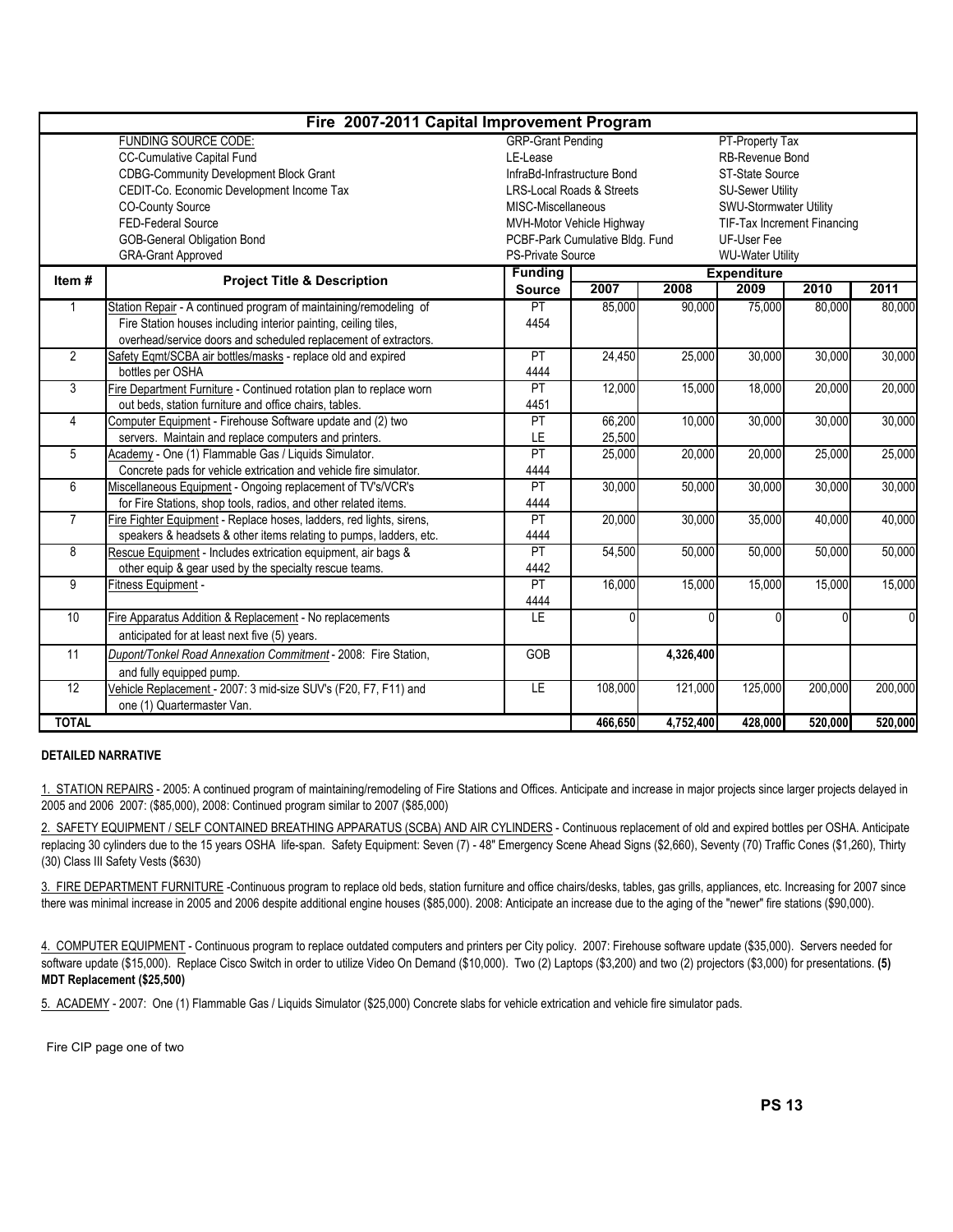#### Fire 2007-2011 Capital Improvement Program

6. MISCELLANEOUS EQUIPMENT - Continuous replacement of fire station's T.V.'s, V.C.R.'s, etc. per contract (\$5,000); Shop tools and other items needed throughout year (\$5,000); Lawn maintenance equipment (\$7,000); Radios (\$13,000) 2008: Increases in anticipation of radio replacements and due to minimal purchases in prior years (\$50,000).

7. FIREFIGHTER EQUIPMENT: 2007: Continuous program to replace sirens, speakers, headsets, hoses, ladders, pressure fans, cutting blades, and other items related to pumps, ladders, and rescue units (\$20,000). 2008: Continuous program as stated above (\$30,000). 2009: (\$35,000).

8. RESCUE EQUIPMENT – 2007: Continued program to replace 17-year old extrication equipment/tools. One (1) extrication unit (\$35,000). Extrication equipment replacement parts to properly maintain existing extrication tools (\$3,000). Replacement of scuba raft (\$1,500) Other unexpected equipment replacement destroyed by rescue related incidents used by specialty teams (\$15,000). 2008: Continue program to replace 18-year old extrication equipment/tools. One (1) extrication unit (\$35,000). Continue replacement of equipment used by specialty teams (\$15,000).

9. FITNESS EQUIPMENT: 2007: (3) Arc Trainers (\$14,500) and Misc Eqmt (\$1,500).

10. PUMP/LADDER REPLACEMENT - 2007: No purchases or refurbishments anticipated for next 5 years.

11. DUPONT/TONKEL ROAD ANNEXATION COMMITMENTS - 2008: 2 firehouses built east of I-69. This fire station will provide coverage to the Dupont/Tonkel/Union Chapel Road area in the event the City pursues annexation of this area (\$3,544,320) plus two fully equipped pumps (\$782,080). All dependent upon whether Dupont/Tonkel Road area is annexed. If not, additional firehouse and pumps not necessary.

12. VEHICLE REPLACEMENT PROGRAM - 2007: Three (3) mid-size SUV's (\$84,000), and one (1) new van for Quartermaster repair van (\$24,000). 2008: Three (3) sedans (\$66,000), one (1) pickup truck (\$30,000)and one (1) full-size sedan (\$25,000). 2009: Two (2) full-size sedans (\$50,000), one (1) mid-size SUV (\$29,000), two (2) sedans \$46,000.

Fire CIP page two of two